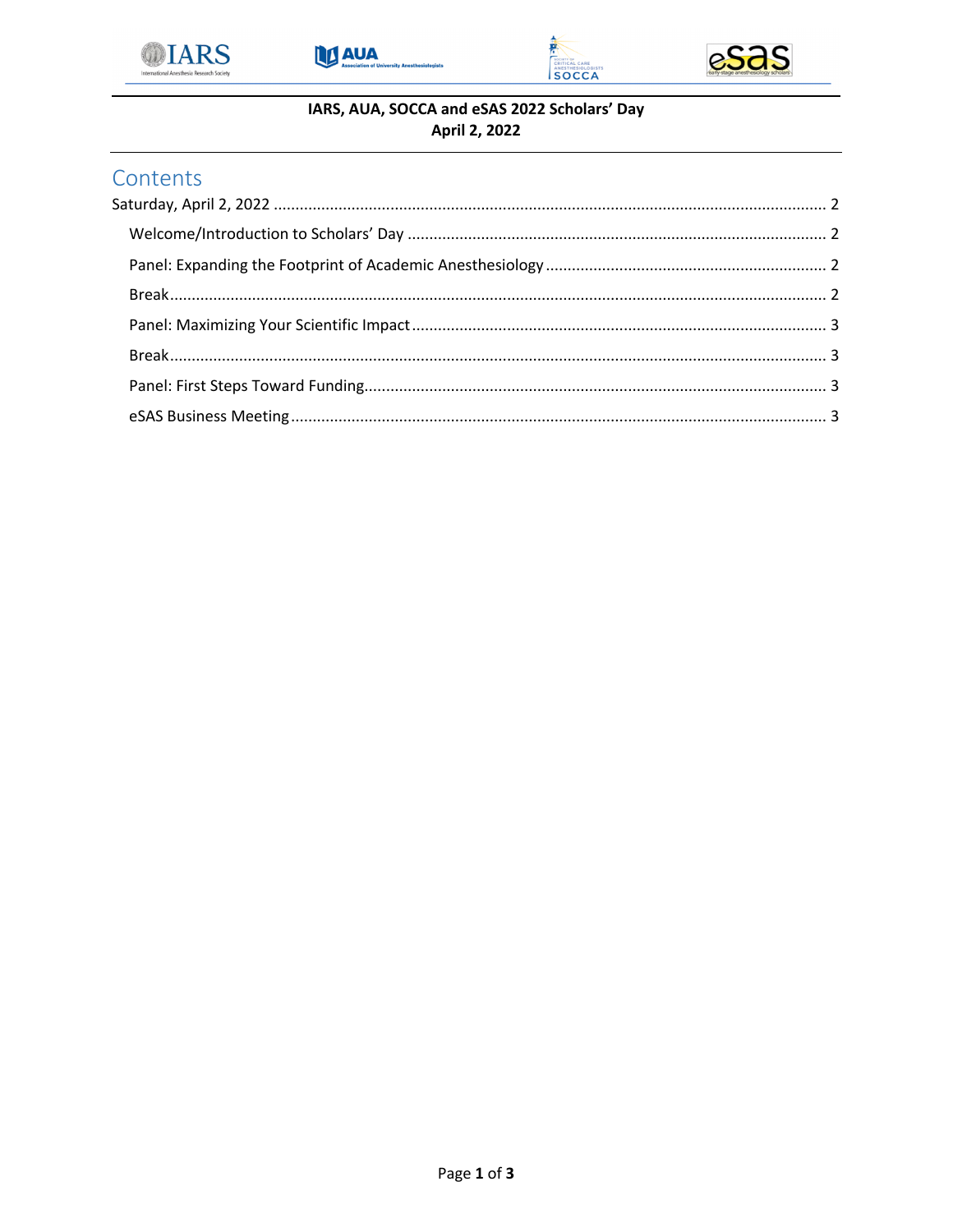





**IARS, AUA, SOCCA and eSAS 2022 Scholars' Day April 2, 2022**

# Saturday, April 2, 2022

## **Welcome/Introduction to Scholars' Day**

10:30 am – 10:40 am EST

*Bradley Fritz, MD Washington University in St. Louis, St. Louis, MO*

#### **Panel: Expanding the Footprint of Academic Anesthesiology**

10:40 am – 12:00 pm EST Moderator: *Kimberly Rengel, MD, Vanderbilt University, Nashville, TN*

| $10:40$ am $-11:00$ am | Women in Anesthesiology<br>Vesna Jevtovic-Todorovic, MD, PhD, MBA, FASA<br>University of Colorado School of Medicine, Denver, CO                |
|------------------------|-------------------------------------------------------------------------------------------------------------------------------------------------|
| $11:00$ am $-11:20$ am | Collaborations with Clinicians and Informaticians: The MPOG<br>Perspective<br>Mike Mathis, MD<br>University of Michigan Medicine, Ann Arbor, MI |
| 11:20 am $-$ 11:40 am  | <b>Finding Mentors and Sponsors</b><br>Jeanine Weiner-Kronish, MD<br>Massachusetts General Hospital, Boston, MA                                 |
| 11:40 am $-$ 12:00 pm  | 0&A                                                                                                                                             |

## **Break**

12:00 pm - 12:15 pm EST